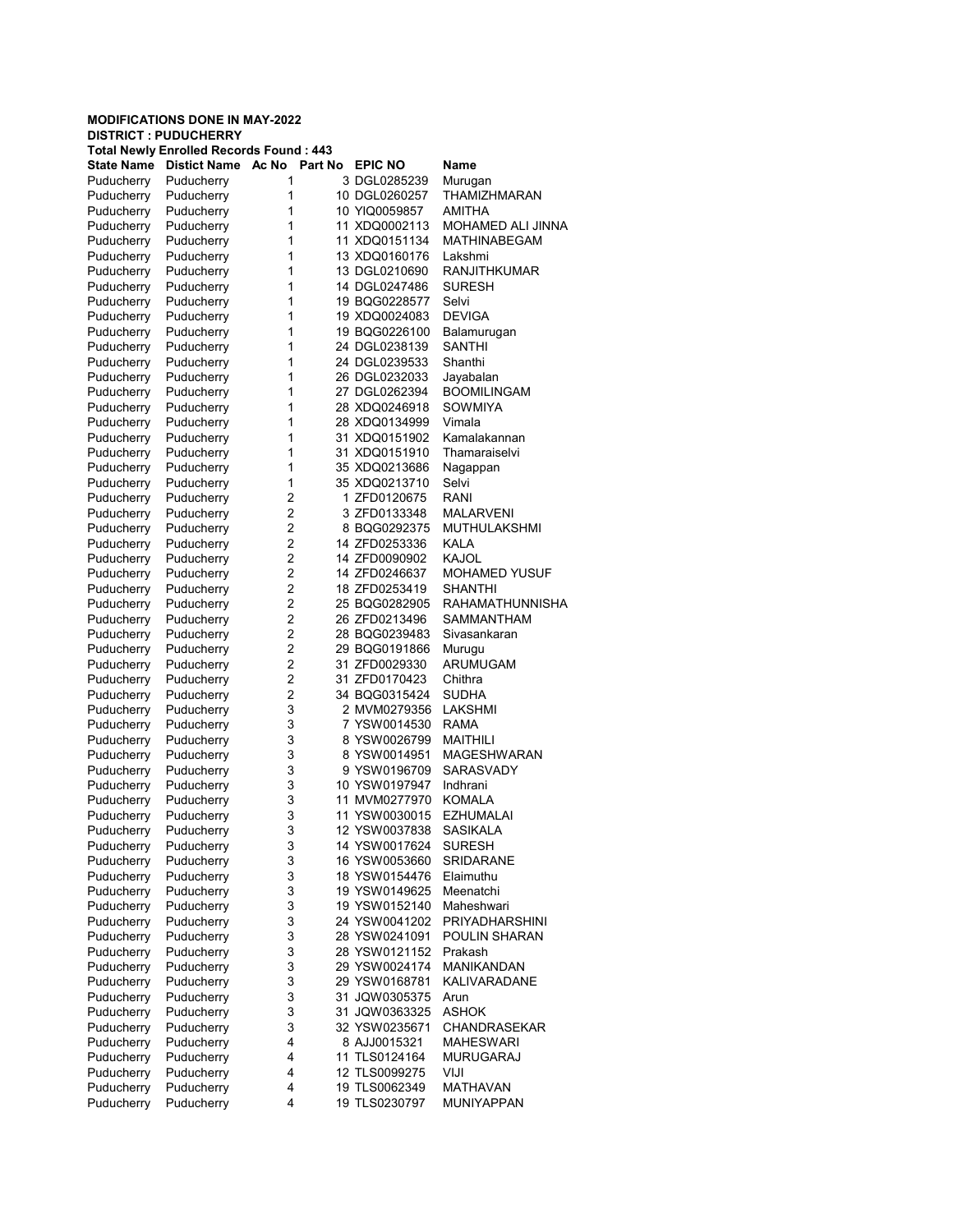| Puducherry | Puducherry | 4 | 19 TLS0230748 | LAKSHMI              |
|------------|------------|---|---------------|----------------------|
| Puducherry | Puducherry | 4 | 27 TLS0234468 | HARIDHARAN           |
| Puducherry | Puducherry | 4 | 31 TLS0035378 | Vijayan              |
| Puducherry | Puducherry | 4 | 32 TLS0234708 | POUBALANE            |
| Puducherry | Puducherry | 4 | 32 TLS0066233 | SUBULAKSHMI          |
| Puducherry | Puducherry | 4 | 34 TLS0003137 | PUNITHA              |
| Puducherry | Puducherry | 4 | 35 TLS0229211 | Dhakshinamoorthy     |
| Puducherry | Puducherry | 4 | 35 FBN0383588 | JAYASRI              |
| Puducherry | Puducherry | 4 | 39 JZL0342071 | VEERAKANNU           |
| Puducherry | Puducherry | 5 | 6 YIQ0130260  | SADASIVAM            |
| Puducherry | Puducherry | 5 | 8 YIQ0224113  | NAGAPOOSHANAM        |
| Puducherry | Puducherry | 5 | 10 YIQ0161489 | VASANTHALAKSHMI      |
| Puducherry | Puducherry | 5 | 15 YIQ0135087 | AZAR AHAMED          |
| Puducherry | Puducherry | 5 | 36 YIQ0067173 | SATHIYA              |
| Puducherry | Puducherry | 6 | 11 UEB0020016 | Lalida               |
| Puducherry | Puducherry | 6 | 12 UEB0045781 | VASUDEVAN            |
| Puducherry | Puducherry | 6 | 17 WJP0061036 | Niyazudeen           |
| Puducherry | Puducherry | 6 | 21 KVY0469627 | SIVAKAMI             |
| Puducherry | Puducherry | 6 | 35 UEB0009548 | THAMIZHMANI          |
| Puducherry | Puducherry | 7 | 1 ZHN0107821  | Susila               |
| Puducherry | Puducherry | 7 | 2 ZHN0036087  | <b>PRAKASH</b>       |
| Puducherry | Puducherry | 7 | 3 NOG0124792  | <b>AZHAGU NEHRU</b>  |
| Puducherry | Puducherry | 7 | 4 JTP0382853  | Usha                 |
| Puducherry | Puducherry | 7 | 4 ZHN0154674  | MOUNIAPPA            |
| Puducherry | Puducherry | 7 | 6 IPD0002030  | ANGAYARKANNI         |
| Puducherry | Puducherry | 7 | 7 JTP0328856  | Lakshmi              |
| Puducherry | Puducherry | 7 | 8 ZHN0159293  | <b>PANNEER</b>       |
| Puducherry | Puducherry | 7 | 8 ZHN0016998  | Shanmuga Sundaram    |
| Puducherry | Puducherry | 7 | 8 ZHN0016816  | LATCHSUMI            |
| Puducherry | Puducherry | 7 | 8 JTP0309740  | <b>RADJA</b>         |
| Puducherry | Puducherry | 7 | 11 ZHN0099366 | Pramesh              |
| Puducherry | Puducherry | 7 | 13 ZHN0165001 | PETHAPERUMAL         |
| Puducherry | Puducherry | 7 | 14 UKZ0177410 | JAYANTHI             |
| Puducherry | Puducherry | 7 | 15 ZHN0231365 | <b>DEEPA</b>         |
| Puducherry | Puducherry | 7 | 16 ZHN0174995 | MAHIMAIDOSS          |
| Puducherry | Puducherry | 7 | 17 ZHN0090852 | Arunkumar            |
| Puducherry | Puducherry | 7 | 19 ZHN0154633 | KUMARI               |
| Puducherry | Puducherry | 7 | 21 KVY0553263 | <b>NIRMALA</b>       |
| Puducherry | Puducherry | 7 | 28 BSJ0253864 | BALAMURUGAN          |
| Puducherry | Puducherry | 7 | 28 UDJ0190991 | SARASVADY            |
| Puducherry | Puducherry | 7 | 28 KVY0650051 | THULASI              |
| Puducherry | Puducherry | 7 | 28 ZHN0231340 | MOHANKUMAR           |
| Puducherry | Puducherry | 7 | 29 SUU0634113 | KISHAN SINGH         |
| Puducherry | Puducherry | 7 | 30 ZHN0221531 | KAVYAPRITHI          |
| Puducherry | Puducherry | 8 | 4 NOG0119057  | <b>VIGNESH</b>       |
| Puducherry | Puducherry | 8 | 5 NOG0084483  | <b>GOBIKRISHNAN</b>  |
| Puducherry | Puducherry | 8 | 7 JTP0534586  | <b>RAMALINGAM</b>    |
| Puducherry | Puducherry | 8 | 8 NOG0225995  | CHANDRA              |
| Puducherry | Puducherry | 8 | 8 NOG0084855  | MAGESWARI            |
| Puducherry | Puducherry | 8 | 9 NOG0085563  | RAJALAKSHMI          |
| Puducherry | Puducherry | 8 | 10 NOG0006221 | <b>MARIYAPPAN</b>    |
| Puducherry | Puducherry | 8 | 11 NOG0233486 | <b>SAKTHIMURUGAN</b> |
| Puducherry | Puducherry | 8 | 13 NOG0232231 | <b>ARAVINDHAN</b>    |
| Puducherry | Puducherry | 8 | 17 GDS2335776 | MANJU                |
| Puducherry | Puducherry | 8 | 20 NOG0067066 | PREMALATHA           |
| Puducherry | Puducherry | 8 | 20 NOG0211250 | JEEVA @ BAIRAVY      |
| Puducherry | Puducherry | 8 | 23 JTP0489153 | ManikandanE          |
| Puducherry | Puducherry | 8 | 24 NOG0044941 | VIJAYALAKSHMI        |
| Puducherry | Puducherry | 8 | 30 JTP0533091 | SINNAMMAL            |
| Puducherry | Puducherry | 8 | 30 NOG0140905 | THANDAVAMOURTHY      |
| Puducherry | Puducherry | 8 | 31 NOG0082669 | PADMAPRIYA           |
| Puducherry | Puducherry | 8 | 31 JTP0423814 | MEENAKSHI            |
| Puducherry | Puducherry | 9 | 2 UIJ0187237  | Prabhakaran          |
| Puducherry | Puducherry | 9 | 5 JTP0484303  | <b>ARIVOLI</b>       |
| Puducherry | Puducherry | 9 | 6 SWZ0358101  | MARIAAROCKOA MARI    |
| Puducherry | Puducherry | 9 | 6 UIJ0104570  | LATHA                |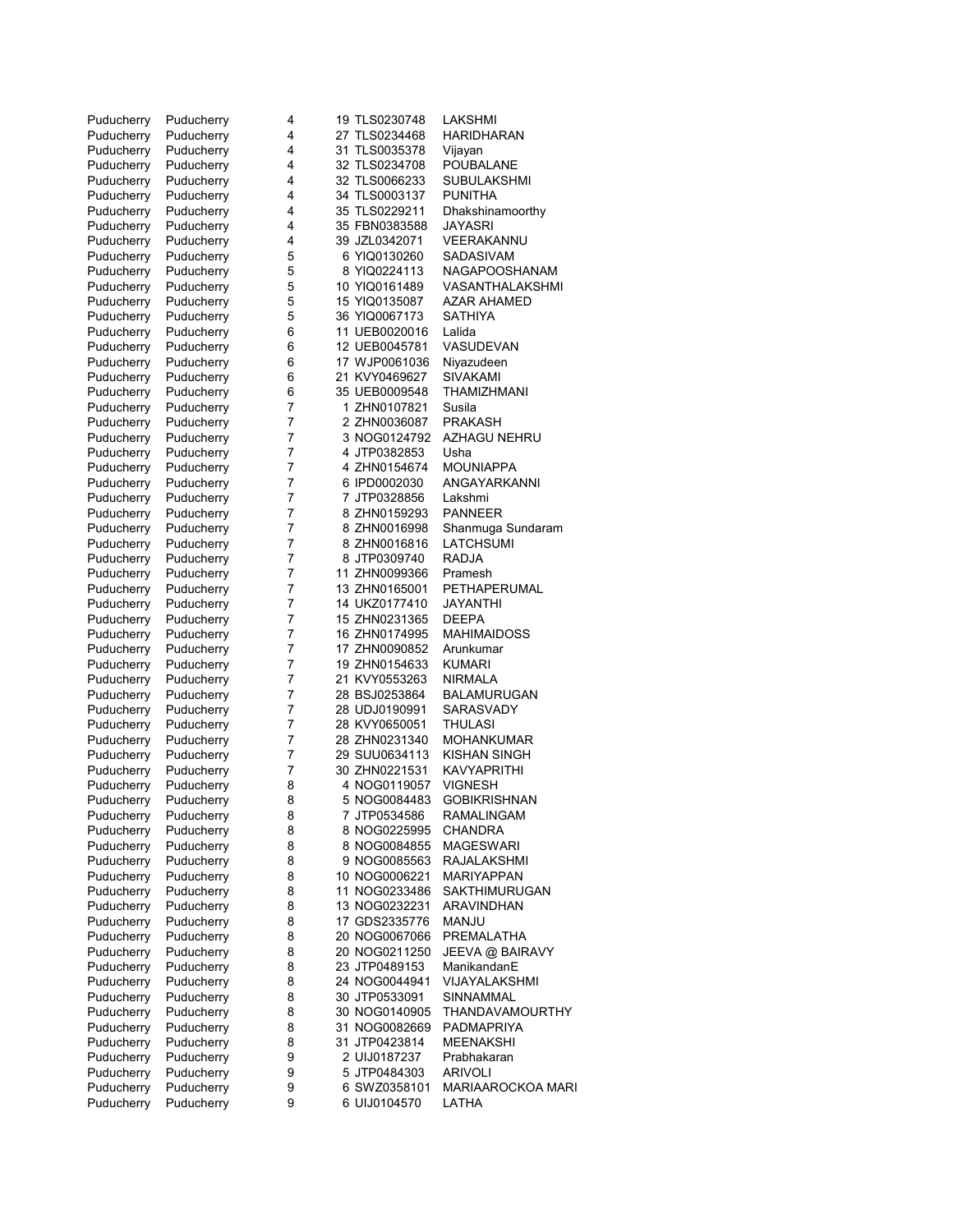| Puducherry               | Puducherry               | 9        | 6 LPN1258532                   | <b>RAHAMATHUNNISA</b>              |
|--------------------------|--------------------------|----------|--------------------------------|------------------------------------|
| Puducherry               | Puducherry               | 9        | 6 UIJ0190108                   | Murugan                            |
| Puducherry               | Puducherry               | 9        | 7 JTP0555565                   | <b>RAJESWARI</b>                   |
| Puducherry               | Puducherry               | 9        | 7 UIJ0123091                   | <b>SANKAR</b>                      |
| Puducherry               | Puducherry               | 9        | 8 UIJ0020149                   | <b>REVATHY</b>                     |
| Puducherry               | Puducherry               | 9        | 8 UIJ0181065                   | PARANDAMANE                        |
| Puducherry               | Puducherry               | 9        | 11 KVY0539346                  | DHEEBA                             |
| Puducherry               | Puducherry               | 9        | 12 UIJ0163907                  | <b>MADHIMARAN</b>                  |
| Puducherry               | Puducherry               | 9        | 22 UIJ0120444                  | Revathi                            |
| Puducherry               | Puducherry               | 9        | 22 ZHN0087106                  | <b>VENI PRAVEENA</b>               |
| Puducherry               | Puducherry               | 9        | 23 GKY0512822                  | DORISE PARAMESWARI                 |
| Puducherry               | Puducherry               | 9        | 23 UIJ0119974                  | SARADA                             |
| Puducherry               | Puducherry               | 9        | 24 UIJ0204511                  | YOUVARAJ                           |
| Puducherry               | Puducherry               | 9        | 24 UIJ0012021                  | <b>RAJKUMARESAN</b>                |
| Puducherry               | Puducherry               | 9        | 25 KVY0402065                  | Amudhavalli                        |
| Puducherry               | Puducherry               | 9        | 25 KVY0453092                  | <b>ROSSAMMALLE</b>                 |
| Puducherry               | Puducherry               | 9        | 25 KVY0467100                  | Thangamani                         |
| Puducherry               | Puducherry               | 9        | 25 IUM0009555                  | Angelus Jebakumari Nancy           |
| Puducherry               | Puducherry               | 9        | 26 KVY0402297                  | Nagaposhanam                       |
| Puducherry               | Puducherry               | 9        | 26 UIJ0028589                  | <b>GAYATHRI</b>                    |
| Puducherry               | Puducherry               | 10<br>10 | 1 RNV0231704<br>2 KVY0443572   | <b>MARIA ISSAC SARAN</b><br>Amudha |
| Puducherry<br>Puducherry | Puducherry<br>Puducherry | 10       | 3 RNV0192864                   | <b>GANESH KUMAR</b>                |
| Puducherry               | Puducherry               | 10       | 3 RNV0128736                   | SENTHILALAGUMANI                   |
| Puducherry               | Puducherry               | 10       | 4 RNV0193748                   | <b>VENGADESSAN</b>                 |
| Puducherry               | Puducherry               | 10       | 5 KVY0530287                   | Manimegalai                        |
| Puducherry               | Puducherry               | 10       | 6 KVY0444919                   | Jayadevan Gurubalan                |
| Puducherry               | Puducherry               | 10       | 8 RNV0178475                   | Ramalingam                         |
| Puducherry               | Puducherry               | 10       | 9 RNV0130955                   | SATHYA BHAMA                       |
| Puducherry               | Puducherry               | 10       | 9 IVT0078121                   | UDHAYAKUMAR                        |
| Puducherry               | Puducherry               | 10       | 9 HKD0357400                   | SARASWATHI                         |
| Puducherry               | Puducherry               | 10       | 11 RNV0212118                  | venkatesh                          |
| Puducherry               | Puducherry               | 10       | 11 RNV0212068                  | suseela                            |
| Puducherry               | Puducherry               | 10       | 11 RNV0209858                  | <b>SUNDARESHEN</b>                 |
| Puducherry               | Puducherry               | 10       | 14 IUM0064261                  | <b>MARY THERESA</b>                |
| Puducherry               | Puducherry               | 10       | 15 RNV0206516                  | Ushadevi                           |
| Puducherry               | Puducherry               | 10       | 17 RNV0221200                  | <b>NIVEDHITHA</b>                  |
| Puducherry               | Puducherry               | 10       | 18 RNV0186890                  | <b>GOWRISVARY</b>                  |
| Puducherry               | Puducherry               | 10       | 18 RNV0186882                  | JAYARAMAN                          |
| Puducherry               | Puducherry               | 10       | 18 RNV0014316                  | EZHIL                              |
| Puducherry               | Puducherry               | 10       | 22 RNV0184994                  | JAYALAKSHMI                        |
| Puducherry               | Puducherry               | 10       | 23 KSV1107762                  | ANANTHI                            |
| Puducherry               | Puducherry               | 10       | 23 RNV0232777                  | <b>GIDDI SATYA HARINI</b>          |
| Puducherry               | Puducherry               | 10       | 25 GKY0441188                  | Meenakshi                          |
| Puducherry               | Puducherry               | 10       | 28 GKY0466573                  | Dharanisingu                       |
| Puducherry<br>Puducherry | Puducherry<br>Puducherry | 10<br>10 | 28 GKY0399196<br>29 RNV0056614 | Indiragandhi<br>VIJAYALAKSHMI      |
| Puducherry               | Puducherry               | 10       | 30 HKD0385617                  | ABIRAMI                            |
| Puducherry               | Puducherry               | 10       | 32 GKY0480228                  | Selvaraji @ Raji                   |
| Puducherry               | Puducherry               | 10       | 33 GKY0630509                  | LEEMAROSE                          |
| Puducherry               | Puducherry               | 10       | 33 GKY0471631                  | Vasanthi                           |
| Puducherry               | Puducherry               | 11       | 2 FCW6189468                   | Aasha                              |
| Puducherry               | Puducherry               | 11       | 5 GKY0367144                   | LAKSHMI                            |
| Puducherry               | Puducherry               | 11       | 5 GKY0419622                   | Mohan                              |
| Puducherry               | Puducherry               | 11       | 6 IPD0119743                   | Pazhaniammal                       |
| Puducherry               | Puducherry               | 11       | 6 IPD0120600                   | Jeevanandham                       |
| Puducherry               | Puducherry               | 11       | 6 IPD0120618                   | Anandavalli                        |
| Puducherry               | Puducherry               | 11       | 6 GKY0369801                   | <b>THENMOZHY</b>                   |
| Puducherry               | Puducherry               | 11       | 8 JZL0359448                   | <b>SATHIYA</b>                     |
| Puducherry               | Puducherry               | 11       | 9 GKY0622787                   | SHAKIN BANU                        |
| Puducherry               | Puducherry               | 11       | 13 UIJ0023648                  | KALARANI                           |
| Puducherry               | Puducherry               | 11       | 14 GKY0566380                  | <b>HEMAMALINI</b>                  |
| Puducherry               | Puducherry               | 11       | 14 GKY0566398                  | ANANDAVEL                          |
| Puducherry               | Puducherry               | 11       | 15 IPD0018994                  | <b>POOJA</b>                       |
| Puducherry               | Puducherry               | 11       | 15 GKY0443598                  | Muthukumar                         |
| Puducherry               | Puducherry               | 11       | 15 GKY0648006                  | PONNURANGAM                        |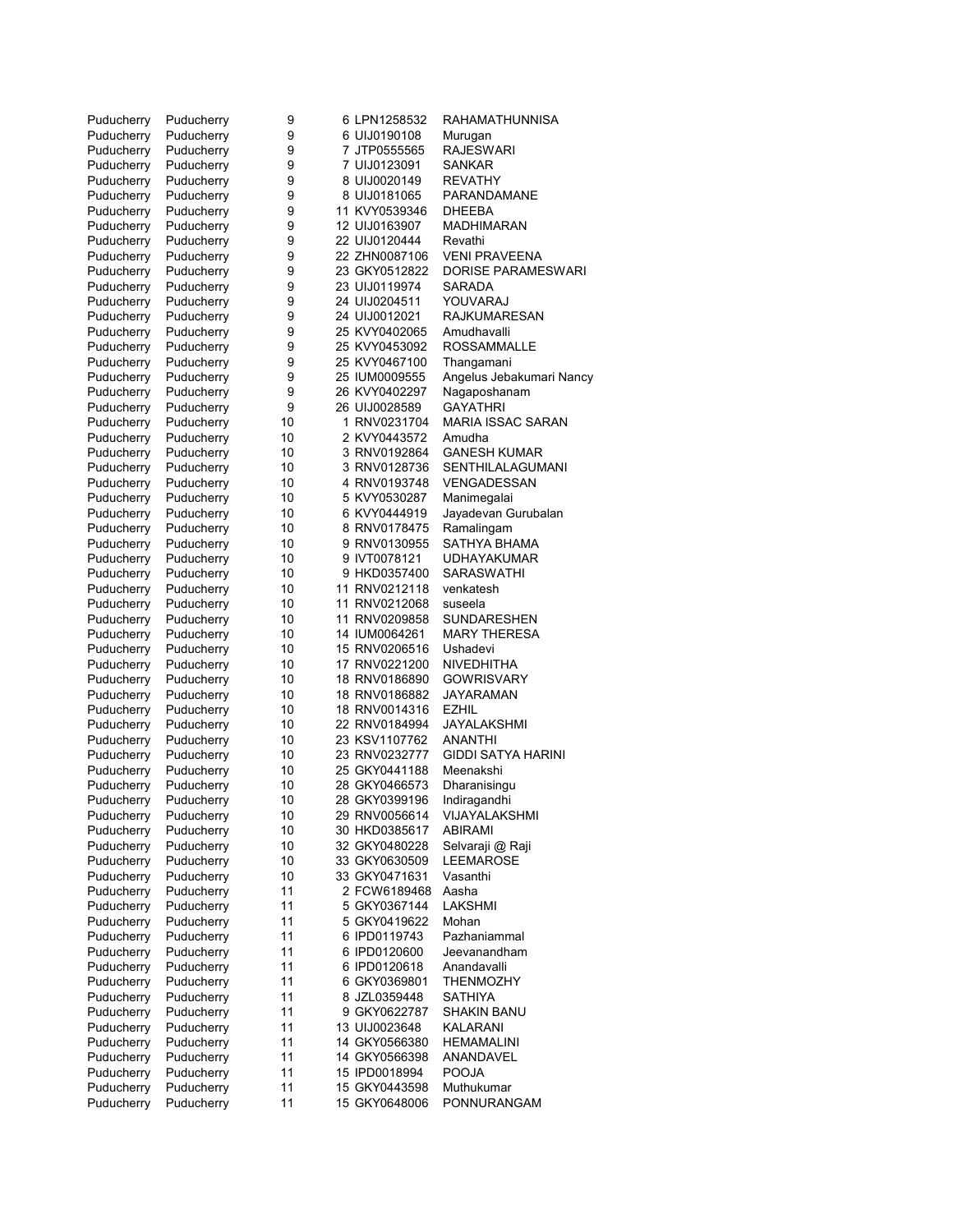| Puducherry | Puducherry | 11 | 17 GKY0527739 | Yuvarai                  |
|------------|------------|----|---------------|--------------------------|
| Puducherry | Puducherry | 11 | 24 GKY0503185 | Revathi                  |
| Puducherry | Puducherry | 11 | 29 GKY0678300 | <b>VETRISELVI</b>        |
|            | Puducherry | 12 |               |                          |
| Puducherry |            |    | 3 ATT0128249  | Amurthavalli             |
| Puducherry | Puducherry | 12 | 7 ATT0031369  | KANDASAMY                |
| Puducherry | Puducherry | 12 | 11 ATT0204479 | Kamatchi                 |
| Puducherry | Puducherry | 12 | 12 ATT0040667 | KARTHIKEYAN              |
| Puducherry | Puducherry | 12 | 12 ATT0040642 | MOHAN RAM                |
| Puducherry | Puducherry | 12 | 12 ATT0040634 | <b>MAHESWARI</b>         |
| Puducherry | Puducherry | 12 | 19 GKY0602862 | Karunagaran              |
| Puducherry | Puducherry | 12 | 22 ATT0024927 | PAWAN KUMAR              |
| Puducherry | Puducherry | 12 | 25 ATT0228593 | Vishwaja                 |
| Puducherry | Puducherry | 12 | 28 GKY0629196 | <b>SITTANANDAM</b>       |
| Puducherry | Puducherry | 12 | 30 ATT0131029 | Bhuvaneshwari            |
| Puducherry | Puducherry | 12 | 30 GKY0492793 | <b>SENDILMURUGAN</b>     |
| Puducherry | Puducherry | 12 | 30 ATT0131011 | Thulukkanam              |
|            |            |    |               |                          |
| Puducherry | Puducherry | 12 | 31 ATT0122457 | <b>HARIDOSS</b>          |
| Puducherry | Puducherry | 13 | 1 IVT0075804  | <b>HARSHINI</b>          |
| Puducherry | Puducherry | 13 | 1 LXL0298141  | BERNARD GUILLAUME JEAN   |
| Puducherry | Puducherry | 13 | 5 IVT0102160  | <b>ALPHONSE</b>          |
| Puducherry | Puducherry | 13 | 8 IVT0087353  | NIVEDHA                  |
| Puducherry | Puducherry | 13 | 9 IVT0157131  | Thilagavathy             |
| Puducherry | Puducherry | 13 | 9 IVT0159806  | Gobalakichenin           |
| Puducherry | Puducherry | 13 | 11 HKD0263939 | NIRMALA                  |
| Puducherry | Puducherry | 13 | 11 HKD0339838 | SARAVANAN                |
| Puducherry | Puducherry | 13 | 15 IVT0204594 | <b>DESAMUTHU</b>         |
| Puducherry | Puducherry | 13 | 15 IVT0043745 | <b>ESSUDASS</b>          |
| Puducherry | Puducherry | 13 | 15 HKD0290700 | Manimegalai              |
|            | Puducherry | 13 | 15 IVT0009548 | ANANDABABU               |
| Puducherry |            |    |               |                          |
| Puducherry | Puducherry | 13 | 16 HKD0313627 | Sivakumar                |
| Puducherry | Puducherry | 13 | 16 HKD0365379 | VETRI THIRUCHANDIRAN     |
| Puducherry | Puducherry | 13 | 17 IVT0170571 | <b>DHANAM</b>            |
| Puducherry | Puducherry | 13 | 19 IVT0191700 | COUMAR                   |
| Puducherry | Puducherry | 13 | 20 HKD0370049 | SRINIVASSALOU            |
| Puducherry | Puducherry | 13 | 22 NOG0047035 | <b>NIVEDADEVI</b>        |
| Puducherry | Puducherry | 13 | 23 IVT0120212 | Electa Immaculate Kamala |
| Puducherry | Puducherry | 13 | 24 IVT0114033 | ARUMUGAM                 |
| Puducherry | Puducherry | 13 | 24 IVT0114041 | VIJAYALAKSHMI            |
| Puducherry | Puducherry | 13 | 24 HKD0262311 | VADIVELU                 |
| Puducherry | Puducherry | 14 | 1 IUM0166975  | SUBHASHISH NIOGUY        |
| Puducherry | Puducherry | 14 | 2 IUM0161224  | MALLIKA                  |
| Puducherry | Puducherry | 14 | 2 IUM0059154  | ASWINI                   |
|            | Puducherry | 14 | 3 IUM0145268  | <b>SOMDUTT ATRIE</b>     |
| Puducherry |            |    |               |                          |
| Puducherry | Puducherry | 14 | 4 JMF0084632  | <b>VINIT SHAH</b>        |
| Puducherry | Puducherry | 14 | 5 HJN0195834  | <b>SHANTILATA SAHU</b>   |
| Puducherry | Puducherry | 14 | 5 IUM0174136  | SATHIYA                  |
| Puducherry | Puducherry | 14 | 5 UVQ1810571  | <b>ABHINAYA</b>          |
| Puducherry | Puducherry | 14 | 12 HJN0151605 | SRIDHARAN                |
| Puducherry | Puducherry | 14 | 12 HJN0145706 | <b>SURESH</b>            |
| Puducherry | Puducherry | 14 | 13 IUM0127886 | Rajasekaran              |
| Puducherry | Puducherry | 14 | 14 HJN0167478 | Selvi                    |
| Puducherry | Puducherry | 14 | 16 IUM0018390 | <b>MARIE STELLA</b>      |
| Puducherry | Puducherry | 14 | 17 IUM0149948 | ASHWINI NAGDA            |
| Puducherry | Puducherry | 14 | 17 IUM0016204 | <b>DINESHKUMAR</b>       |
| Puducherry | Puducherry | 14 | 17 HJN0157123 | JILLOU                   |
| Puducherry | Puducherry | 14 | 17 HJN0201723 | <b>CLOVIS VIJAY</b>      |
| Puducherry | Puducherry | 14 | 18 IUM0121020 | KALYANI                  |
|            |            |    |               |                          |
| Puducherry | Puducherry | 14 | 19 IUM0027425 | Gilbert Arulraj          |
| Puducherry | Puducherry | 14 | 19 IUM0098079 | Sumathi                  |
| Puducherry | Puducherry | 14 | 21 HKD0377226 | <b>BIDISHA SEN</b>       |
| Puducherry | Puducherry | 14 | 21 HKD0377242 | SANAT KUMAR SEN          |
| Puducherry | Puducherry | 15 | 1 IGW0065888  | SANTHIYA                 |
| Puducherry | Puducherry | 15 | 3 JWW0270090  | <b>MOHAMED FARUK</b>     |
| Puducherry | Puducherry | 15 | 4 JWW0228197  | VIMALA                   |
| Puducherry | Puducherry | 15 | 4 JWW0228189  | SRINIVASAN               |
| Puducherry | Puducherry | 15 | 5 ZUQ1565506  | BALABASKARAN             |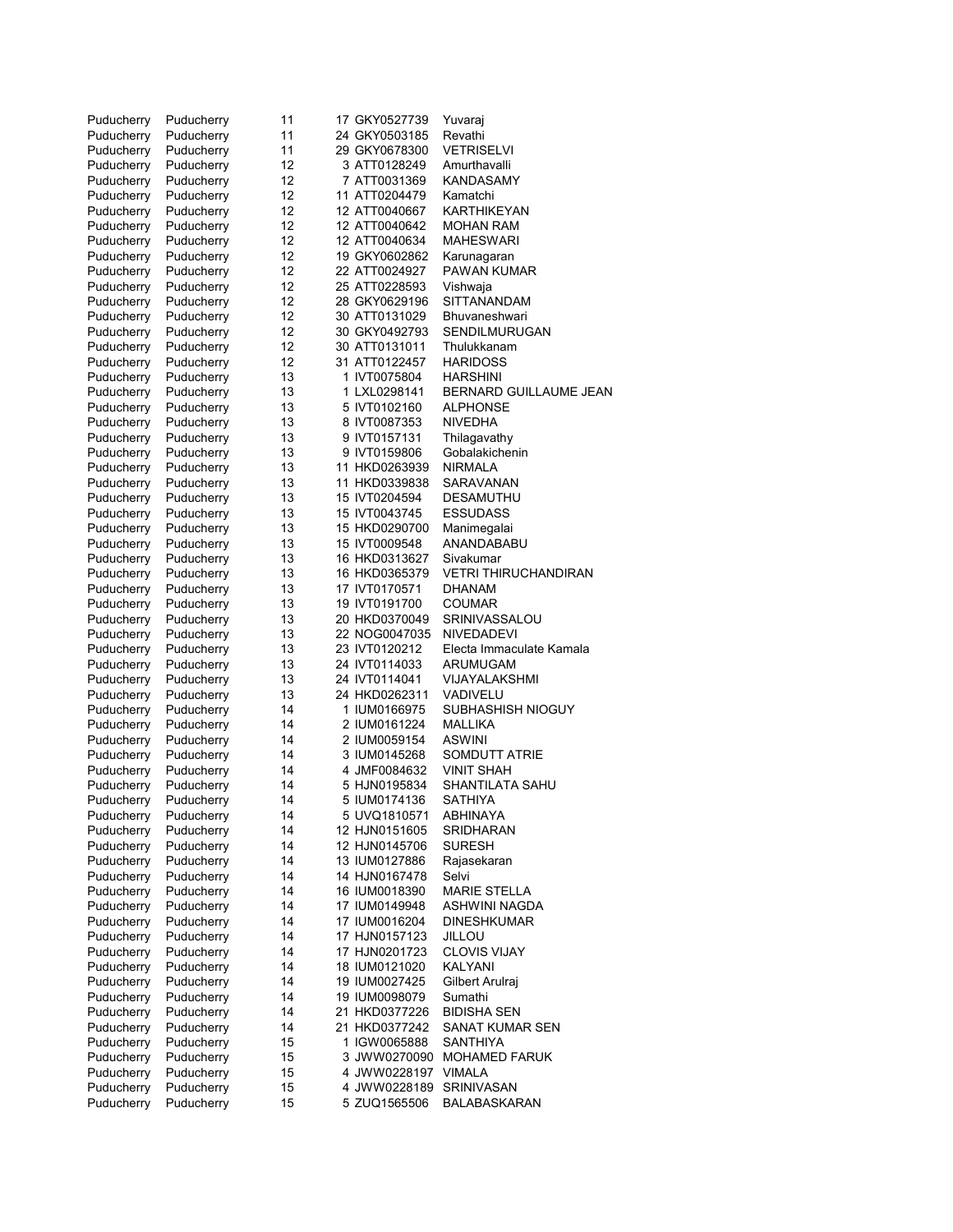| Puducherry               | Puducherry               | 15       | 5 IGW0100917                  | FATHIMA BI                    |
|--------------------------|--------------------------|----------|-------------------------------|-------------------------------|
| Puducherry               | Puducherry               | 15       | 6 IGW0014092                  | AHMADHULLAH                   |
| Puducherry               | Puducherry               | 15       | 8 IGW0000760                  | PRAVINKUMAR                   |
| Puducherry               | Puducherry               | 15       | 8 JWW0197624                  | AROKIA MARY LOURDU            |
| Puducherry               | Puducherry               | 15       | 9 CMS0302141                  | DHANALAKSHMY                  |
| Puducherry               | Puducherry               | 15       | 13 IGW0169656                 | <b>SANTHY</b>                 |
| Puducherry               | Puducherry               | 15       | 15 JWW0224253                 | <b>VIMALA VENDAN</b>          |
| Puducherry               | Puducherry               | 15       | 17 IGW0174391                 | <b>SARASWATHY</b>             |
| Puducherry               | Puducherry               | 15       | 17 IGW0174367                 | ANNADHURAI                    |
| Puducherry               | Puducherry               | 15       | 24 IGW0198622                 | SRIRAM                        |
| Puducherry               | Puducherry               | 16       | 1 JMF0083154                  | VINAYAGA VENGADASALAM         |
| Puducherry               | Puducherry               | 16       | 4 TMC0008391                  | SUGANTHI                      |
| Puducherry               | Puducherry               | 16       | 5 TMC0011098                  | RAJESH KUMAR                  |
| Puducherry               | Puducherry               | 16       | 10 UKX0747782                 | SASIREKHA                     |
| Puducherry               | Puducherry               | 16       | 11 LXL0330605                 | MANIKANDAN                    |
| Puducherry               | Puducherry               | 16       | 12 RNV0158592                 | <b>GNANASOORIYAA</b>          |
| Puducherry               | Puducherry               | 16       | 13 TMC0137653                 | <b>CLEMENTINE</b>             |
| Puducherry               | Puducherry               | 16       | 18 LXL0297051                 | BALAJI                        |
| Puducherry               | Puducherry               | 16       | 18 LXL0310318                 | LAKSHMANAN                    |
| Puducherry               | Puducherry               | 16       | 18 LXL0311118                 | RAMAN<br>KANDASAMY            |
| Puducherry               | Puducherry               | 16       | 18 TMC0100008                 |                               |
| Puducherry               | Puducherry               | 16       | 22 CMS0262956<br>3 LXL0258731 | CHITHRADEVI<br>VASANTHAKUMARI |
| Puducherry<br>Puducherry | Puducherry<br>Puducherry | 17<br>17 |                               | SIVASANKARAI                  |
|                          |                          | 17       | 3 IVT0057992<br>5 XGI0287391  | Abirami                       |
| Puducherry<br>Puducherry | Puducherry<br>Puducherry | 17       | 5 IKU0352484                  | Jeevanandham                  |
| Puducherry               | Puducherry               | 17       | 7 SCO0201996                  | <b>NANDHINI</b>               |
| Puducherry               | Puducherry               | 17       | 7 CMS0220830                  | Rajalakshmi                   |
| Puducherry               | Puducherry               | 17       | 11 CMS0356790                 | ARUN                          |
| Puducherry               | Puducherry               | 17       | 13 SCO0181552                 | MOUNISSAMY                    |
| Puducherry               | Puducherry               | 17       | 16 UEB0077883                 | Abarna                        |
| Puducherry               | Puducherry               | 17       | 17 CMS0210930                 | AROKIARAJ                     |
| Puducherry               | Puducherry               | 17       | 18 SCO0147595                 | ANGAMMAAL                     |
| Puducherry               | Puducherry               | 17       | 21 SCO0021154                 | PREETHI                       |
| Puducherry               | Puducherry               | 17       | 23 CMS0354712                 | <b>IYYANAR</b>                |
| Puducherry               | Puducherry               | 17       | 24 CMS0328450                 | KALAIMANNAN                   |
| Puducherry               | Puducherry               | 17       | 27 CMS0337212                 | SHERIBAN                      |
| Puducherry               | Puducherry               | 18       | 6 DNX0428573                  | SATHISH KUMAR                 |
| Puducherry               | Puducherry               | 18       | 7 DNX0426924                  | MUTHUKUMARAN                  |
| Puducherry               | Puducherry               | 18       | 7 XCX1150069                  | RAMALAKSHMI                   |
| Puducherry               | Puducherry               | 18       | 11 DNX0415679                 | <b>SUNDARAMOORTHY</b>         |
| Puducherry               | Puducherry               | 18       | 11 DNX0319079                 | SETHUPATHY                    |
| Puducherry               | Puducherry               | 18       | 12 IBI0203828                 | <b>MUNIAMMAL</b>              |
| Puducherry               | Puducherry               | 18       | 14 IBI0094672                 | PREETHI                       |
| Puducherry               | Puducherry               | 18       | 16 IBI0019216                 | YVASRI                        |
| Puducherry               | Puducherry               | 18       | 16 IBI0233221                 | DIVYABHARATHI                 |
| Puducherry               | Puducherry               | 18       | 17 JTP0410712                 | MANIMARAN                     |
| Puducherry               | Puducherry               | 18       | 20 IBI0179515                 | SUMATHI                       |
| Puducherry               | Puducherry               | 18       | 20 DNX0304337                 | YESUBATHAM                    |
| Puducherry               | Puducherry               | 18       | 20 DNX0324962                 | VASANTHA                      |
| Puducherry               | Puducherry               | 18       | 23 KVY0642538                 | ELAVAZHAGAN                   |
| Puducherry               | Puducherry               | 18       | 27 IBI0024901                 | <b>GOKUL</b>                  |
| Puducherry               | Puducherry               | 18       | 28 IBI0237099                 | LOGESHWAR                     |
| Puducherry               | Puducherry               | 18       | 29 KXX0183566                 | AMUDHA                        |
| Puducherry               | Puducherry               | 18       | 29 IBI0046789                 | <b>JAGAN</b>                  |
| Puducherry               | Puducherry               | 18       | 29 IBI0153379                 | CHANDRA                       |
| Puducherry               | Puducherry               | 18       | 29 IBI0153262                 | SELVARAJU                     |
| Puducherry               | Puducherry               | 18       | 32 IBI0147603                 | RAMALINGAME                   |
| Puducherry               | Puducherry               | 18       | 33 IBI0195859                 | <b>RENUKA</b>                 |
| Puducherry               | Puducherry               | 18       | 33 IBI0193607                 | MINATCHY                      |
| Puducherry<br>Puducherry | Puducherry<br>Puducherry | 18       | 33 IBI0195412                 | <b>GUNASEKAR</b><br>SEEDA     |
| Puducherry               | Puducherry               | 19<br>19 | 1 YBP0015511<br>10 DNX0447243 | ANANDHI                       |
| Puducherry               | Puducherry               | 19       | 10 DNX0433458                 | AMUDHA                        |
| Puducherry               | Puducherry               | 19       | 11 CMS0228080                 | VIJAYAKUMAR                   |
| Puducherry               | Puducherry               | 19       | 11 ZQJ0237230                 | <b>SANTHI</b>                 |
|                          |                          |          |                               |                               |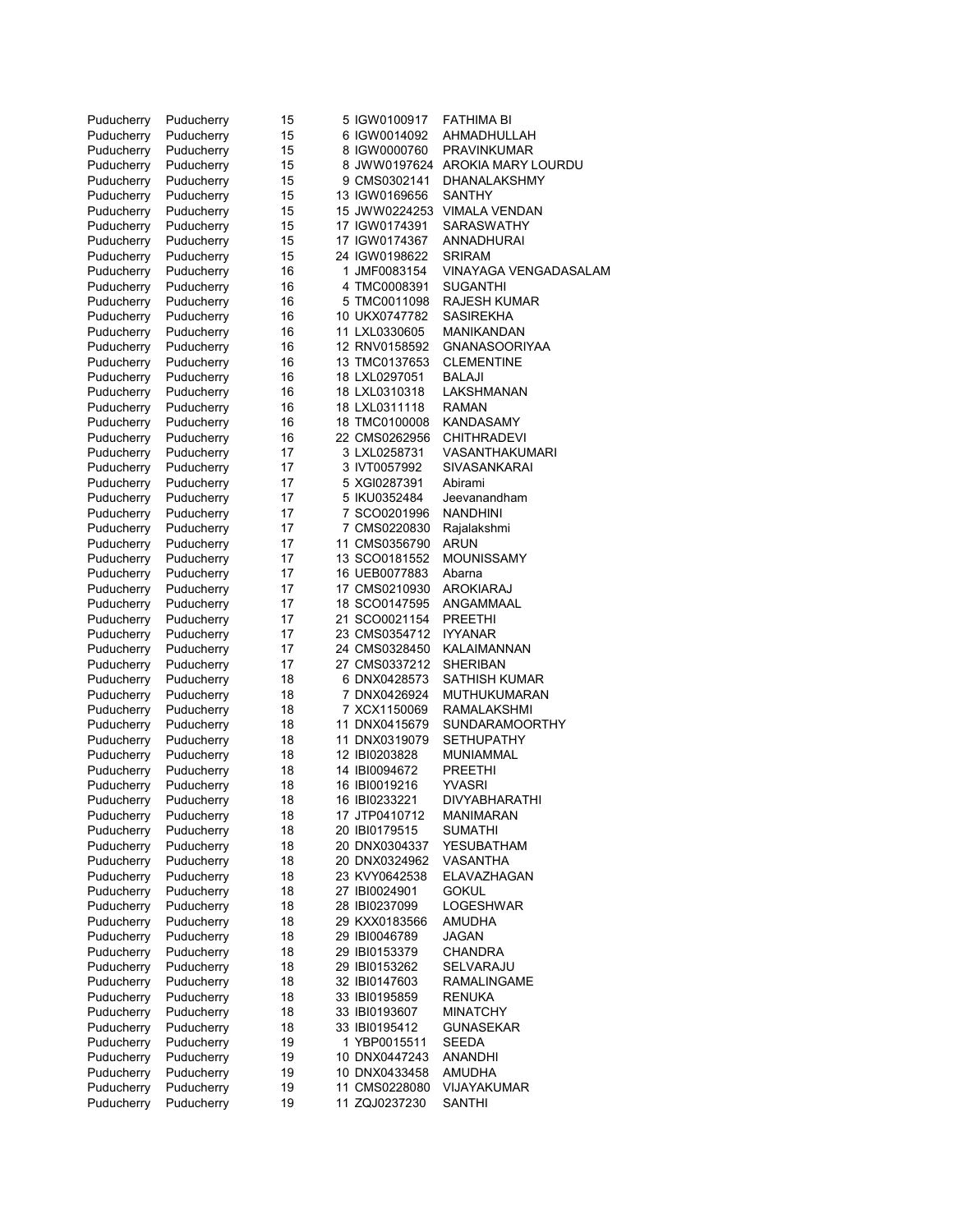| Puducherry | Puducherry | 19 | 12 DNX0454058 | MURALI@BARTHASARATHY   |
|------------|------------|----|---------------|------------------------|
| Puducherry | Puducherry | 19 | 12 DNX0390385 | LAKSHMI                |
| Puducherry | Puducherry | 19 | 15 ZQJ0207829 | SOUPRAYEN              |
| Puducherry | Puducherry | 19 | 15 FBN0239731 | Jayanthi               |
| Puducherry | Puducherry | 19 | 15 ZQJ0199620 | NADARADJANE            |
| Puducherry | Puducherry | 19 | 17 FBN0379867 | ABIBINISHA             |
| Puducherry | Puducherry | 19 | 18 ZQJ0238790 | PERIASSAMY             |
| Puducherry | Puducherry | 19 | 18 jzl0350538 | Sandira                |
|            |            |    |               |                        |
| Puducherry | Puducherry | 19 | 18 DNX0282558 | SIVASANKAR             |
| Puducherry | Puducherry | 19 | 20 CMS0286765 | ANTHONIAMMA MARGARETTE |
| Puducherry | Puducherry | 19 | 21 ZQJ0049023 | JASMIN ELISABETH       |
| Puducherry | Puducherry | 19 | 28 ZQJ0027367 | <b>MEGALA</b>          |
| Puducherry | Puducherry | 19 | 30 FBN0328807 | MANIVANNAN             |
| Puducherry | Puducherry | 19 | 32 FBN0277152 | Sivakumar              |
| Puducherry | Puducherry | 19 | 32 FBN0307017 | Kalimuthu              |
| Puducherry | Puducherry | 19 | 36 ZQJ0145342 | Govindammal            |
| Puducherry | Puducherry | 20 | 1 SQY0093997  | Nirmala                |
| Puducherry | Puducherry | 20 | 2 SQY0099952  | Nirmala                |
| Puducherry | Puducherry | 20 | 2 SQY0099119  | Valliamme              |
| Puducherry | Puducherry | 20 | 5 SQY0110742  | Kala                   |
|            |            |    |               | <b>ILAKIYA</b>         |
| Puducherry | Puducherry | 20 | 5 SQY0087486  |                        |
| Puducherry | Puducherry | 20 | 5 FBN0310011  | Sathiyanandam          |
| Puducherry | Puducherry | 20 | 5 FBN0282897  | ZAYASANDHIRANE         |
| Puducherry | Puducherry | 20 | 5 SQY0109025  | DHANALATCHOUMY         |
| Puducherry | Puducherry | 20 | 6 SQY0067090  | MEENA                  |
| Puducherry | Puducherry | 20 | 6 FBN0292607  | JAYALAKSHMI            |
| Puducherry | Puducherry | 20 | 7 FBN0370031  | <b>NAGAMMA</b>         |
| Puducherry | Puducherry | 20 | 11 SQY0027821 | RANJITHKUMAR           |
| Puducherry | Puducherry | 20 | 14 FBN0352153 | PUGAZENDI              |
| Puducherry | Puducherry | 20 | 14 FBN0276352 | Angalammal             |
| Puducherry | Puducherry | 20 | 14 FBN0352161 | <b>BHUVANESWARI</b>    |
|            |            |    |               |                        |
| Puducherry | Puducherry | 20 | 15 FBN0357053 | Alagappan              |
| Puducherry | Puducherry | 20 | 16 SQY0157024 | <b>REVATHY</b>         |
| Puducherry | Puducherry | 20 | 17 SQY0227116 | Sowmiya                |
| Puducherry | Puducherry | 20 | 22 HJN0193235 | KANDEEPAN              |
| Puducherry | Puducherry | 20 | 25 SQY0177774 | GOVINDARASU            |
| Puducherry | Puducherry | 20 | 27 ATT0038141 | ALAMELU                |
| Puducherry | Puducherry | 20 | 29 KRY1340207 | DEVI                   |
| Puducherry | Puducherry | 20 | 31 KTY0243725 | TAMILARASU             |
| Puducherry | Puducherry | 20 | 33 KTY0207696 | Amirthalingam          |
| Puducherry | Puducherry | 20 | 34 SQY0040501 | NISHANDI               |
| Puducherry | Puducherry | 21 | 1 YBP0102889  | Kasthuri               |
| Puducherry | Puducherry | 21 | 2 YBP0119909  | Thangaraju             |
|            | Puducherry |    |               | Lakshmi                |
| Puducherry |            | 21 | 2 YBP0119917  |                        |
| Puducherry | Puducherry | 21 | 3 YBP0069534  | BABU                   |
| Puducherry | Puducherry | 21 | 7 YBP0016428  | AZHAGUNATHAN           |
| Puducherry | Puducherry | 21 | 7 KTY0252882  | DINADHAYAL             |
| Puducherry | Puducherry | 21 | 8 KTY0187302  | Sudharavalli           |
| Puducherry | Puducherry | 21 | 9 YBP0057703  | MALA                   |
| Puducherry | Puducherry | 21 | 9 YBP0008763  | <b>VINOTHRAJ</b>       |
| Puducherry | Puducherry | 21 | 9 YBP0167783  | Banumathi              |
| Puducherry | Puducherry | 21 | 9 YBP0016972  | PUNITHA                |
| Puducherry | Puducherry | 21 | 10 YBP0156273 | Selvambal              |
| Puducherry | Puducherry | 21 | 12 YBP0130849 | VALLI                  |
| Puducherry | Puducherry | 21 | 22 YBP0190066 | Selvarani              |
| Puducherry | Puducherry | 21 | 24 CDS0250183 | MEENA                  |
|            |            |    |               |                        |
| Puducherry | Puducherry | 21 | 26 YBP0003145 | MUTHULAKSHMY           |
| Puducherry | Puducherry | 21 | 28 CDS0251363 | SENKUTTUVAN            |
| Puducherry | Puducherry | 21 | 28 YBP0024299 | KANIMOJHY              |
| Puducherry | Puducherry | 21 | 32 CDS0212969 | Parimaladevi           |
| Puducherry | Puducherry | 22 | 2 AJJ0040279  | SIVANESAN              |
| Puducherry | Puducherry | 22 | 5 AJJ0102350  | <b>AMUDHA</b>          |
| Puducherry | Puducherry | 22 | 5 AJJ0000497  | RAMATCHANDIRAN         |
| Puducherry | Puducherry | 22 | 5 AJJ0040642  | <b>ARAVINDH</b>        |
| Puducherry | Puducherry | 22 | 5 KXX0206086  | Sujatha                |
| Puducherry | Puducherry | 22 | 6 KXX0161760  | Kandavelu              |
|            |            |    |               |                        |